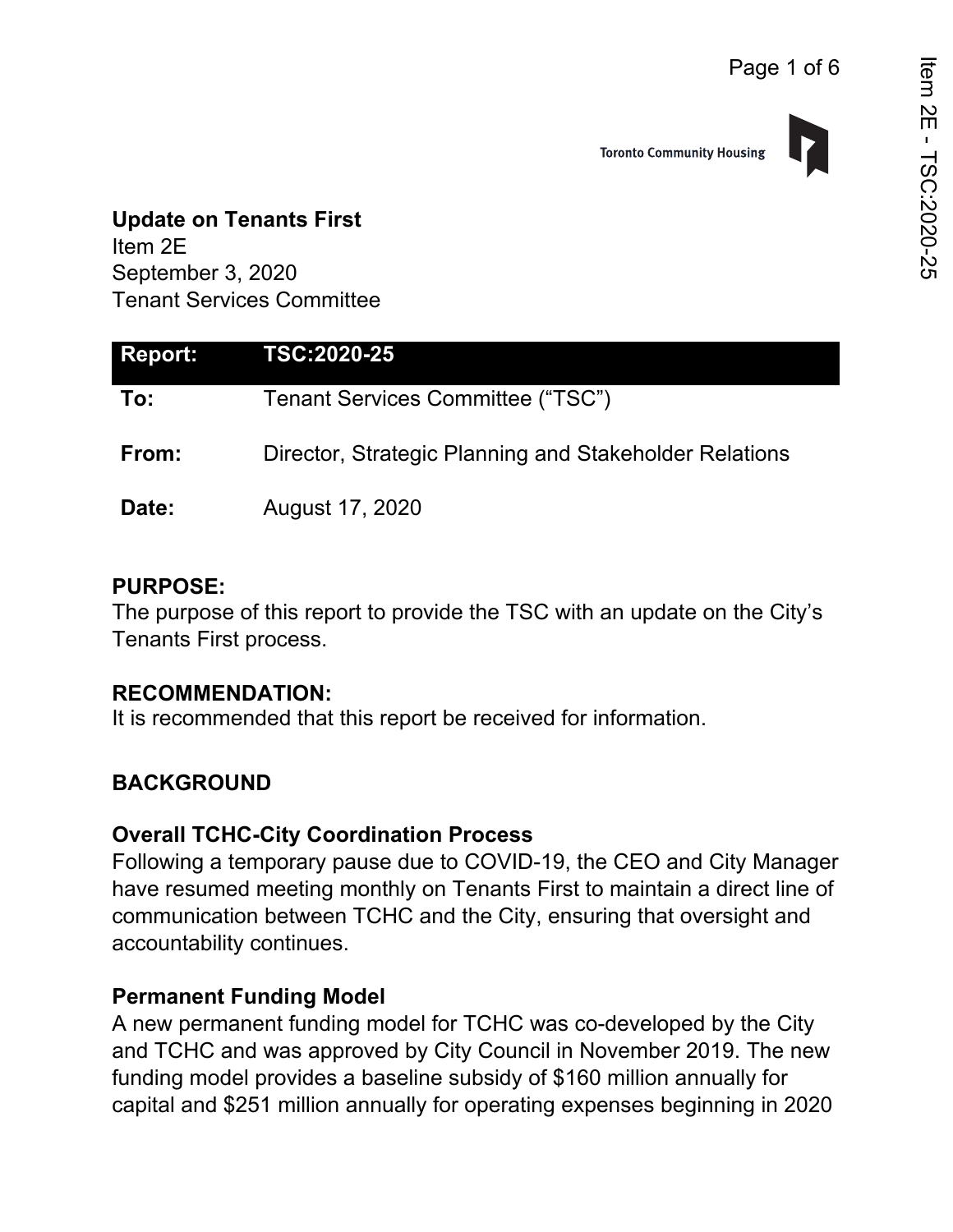and will allow for inflationary increases. The subsidy amount was approved by City Council in February 2020 as part of the City's 2020 budget process.

### **Development**

In July 2019, City Council approved, in principle, the transfer of TCHC's development function to CreateTO and/or the City and directed TCHC to work with the City and CreateTO to conduct the necessary due diligence for the transfer. The City's due diligence report on the transfer was targeted for Q4 2019, however City staff determined that additional time was required to fully assess the various options for the organizational structure of the development functions being transferred. The due diligence process was paused during COVID-19 and has since resumed. The timing for reporting back to City Council has not yet been confirmed.

## **Seniors Corporation / Integrated Service Model**

In May 2018, City Council directed the City to develop and recommend an approach for transferring seniors-designated buildings from TCHC to a future, seniors housing and services entity. In addition, City Council directed the City and TCHC to work together to implement a new Integrated Service Model for seniors housing to promote ageing in place and better quality of life for seniors. In July 2019, City Council directed the establishment of a wholly-owned City services corporation to manage and operate the seniors-designated buildings.

Due diligence is being completed by the City on the establishment of a formal Seniors Corporation, and TCHC continues to provide support to that process as needed. Report:TSC:2020-25 'Q1 & Q2 2020 Seniors Quarterly Update' that is part of this meeting agenda provides an update on the implementation of the Integrated Services Model.

## **Asset Transfers**

TCHC and the City continue to work to transfer its portfolio of over 700 agency, uninhabited, rooming and scattered houses to eligible agencies and non-profit housing providers, as directed by City Council.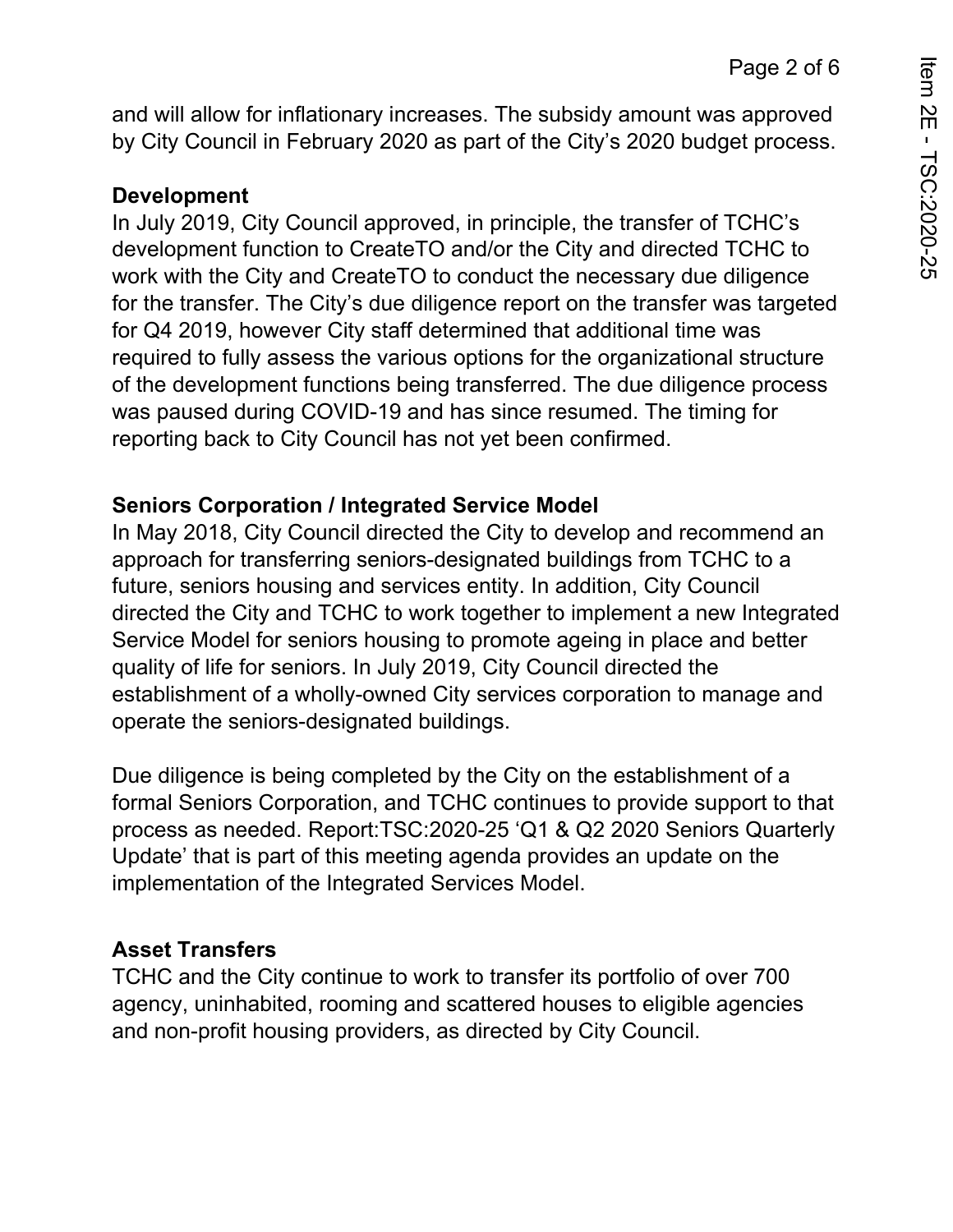#### *Agency and Uninhabited Houses*

The first seven agency/uninhabited houses transferred to two agencies, Wigwamen Incorporated and Reena, in Spring 2020:

- 165 Elm Ridge Drive
- 85 Brooklyn Avenue
- 321 Jones Avenue
- 34 Kessack Court
- 760 Eastern Avenue
- 126 Eastwood Avenue
- 41 Hamilton Street

COVID-19 resulted in delays in timelines for the transfer of the scattered houses, however work has since resumed between the City, TCHC and the agencies on moving the transfers forward. The majority of the remaining agency and uninhabited houses are anticipated to be transferred between Q4 2020 and early 2021.

### *Rooming Houses*

The City continues to work with Dixon Hall to develop an operating and capital plan including an appropriate funding model, which will allow for the successful transfer of the rooming houses portfolio. Over \$6 million in funding has been secured in 2020 through Section 37 funds and the Ontario Priorities Housing Initiative funding that will be put towards repairs of the rooming houses at 502-508 Parliament St.

#### *Scattered Houses*

The request for proposals ("RFP") to select the agencies/non-profit housing providers that will purchase the scattered houses closed in February 2020. The RFP evaluation team consisting of both City staff and TCHC staff are in the final stages of evaluating the submissions that were received. The City will seek City Council approval of the recommendations resulting from the RFP in Fall 2020. Once approved, TCHC will have the authority to transfer the scattered houses to the organizations selected through the RFP process and will request Board approval to complete the transfer.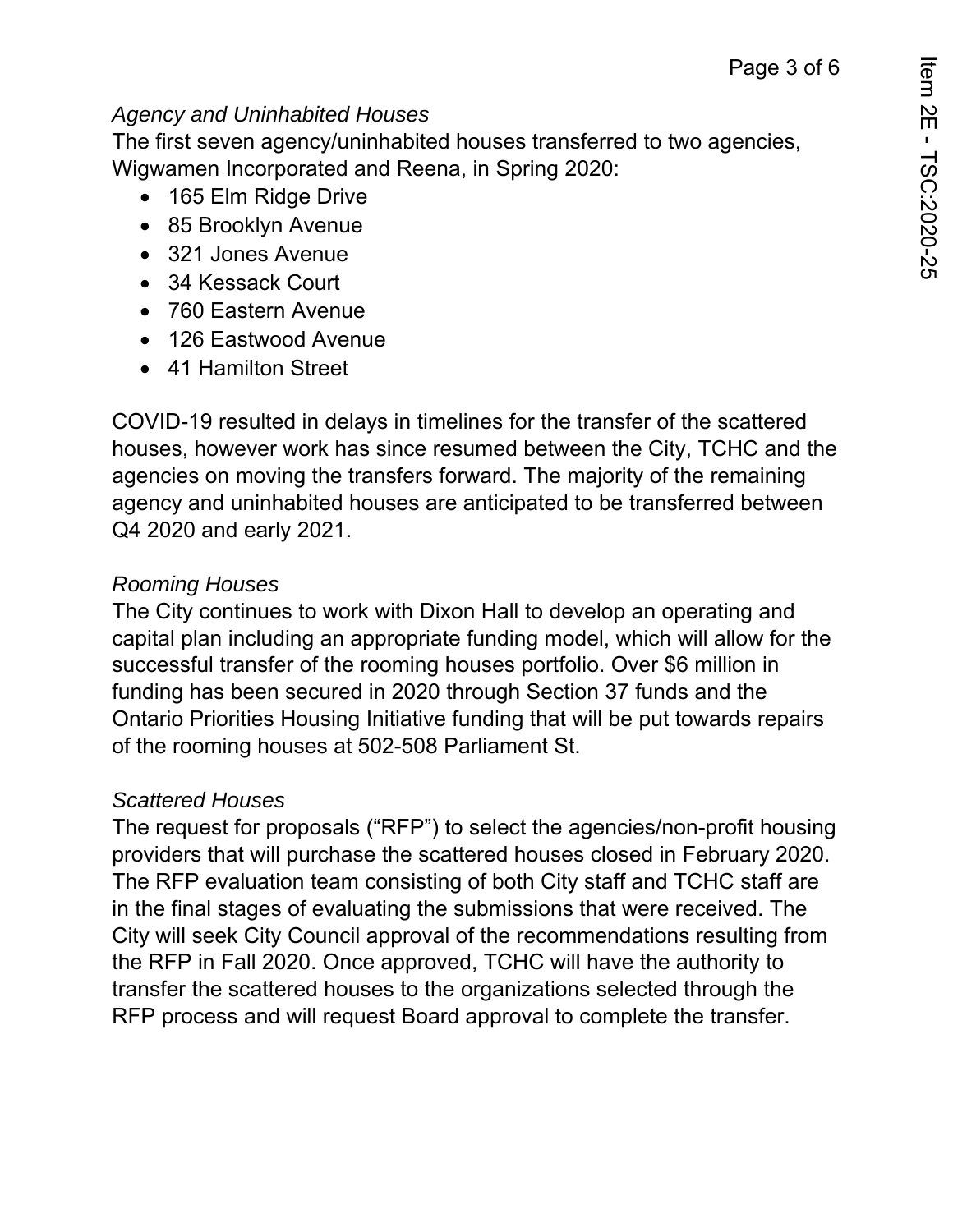## *Mortgage Substitutions and Severances*

The discharges of Infrastructure Ontario ("IO") mortgages registered against Agency, Uninhabited, Rooming, and Scattered houses and required property substitutions are proceeding. The first tranche of properties encumbered by IO loans closed in October 2019, with the second tranche completed in November 2019. The remaining tranche is expected to be closed in Q4 2020, subject to IO's satisfaction with the proposed replacement properties.

External legal counsel are continuing to process severance applications for the remaining Agency, Rooming and Uninhabited houses as needed. Some severances can be handled on an expedited basis, which does not require a full hearing and some are more complex, requiring a full Committee of Adjustment hearing. Applications submitted on an expedited basis generally take about 3-4 months. The more complex ones take approximately 9-12 months and have to be placed on the Committee of Adjustment's agenda in order of receipt.

Some of these severances require an Official Plan Amendment, if they contain more than six dwelling units. This will involve an additional six to twelve months, depending on the requirements from City Planning staff. TCHC legal counsel, together with external counsel, Tenants First and SPSR representatives continue to work with City Planning staff to proceed as expeditiously as possible with these severances. However, the Committee operates within rules set under the *Planning Act*, and City Planning staff do not have authority to expedite the TCHC applications under this Act.

## *Protecting Ownership of Social Housing Assets*

In order to ensure that these houses will remain as social housing upon being transferred to agencies/not-for-profit corporations (transferees), the Social Housing Agreement being executed between each transferee and the City of Toronto have clear stipulations regarding the future use of these assets. This includes restrictions registered on the title of each property requiring them to continue to be used as affordable housing. Further, in the event of bankruptcy or insolvency, the Social Housing Agreement enables the City as Service Manager to acquire the property or appoint a receiver manager.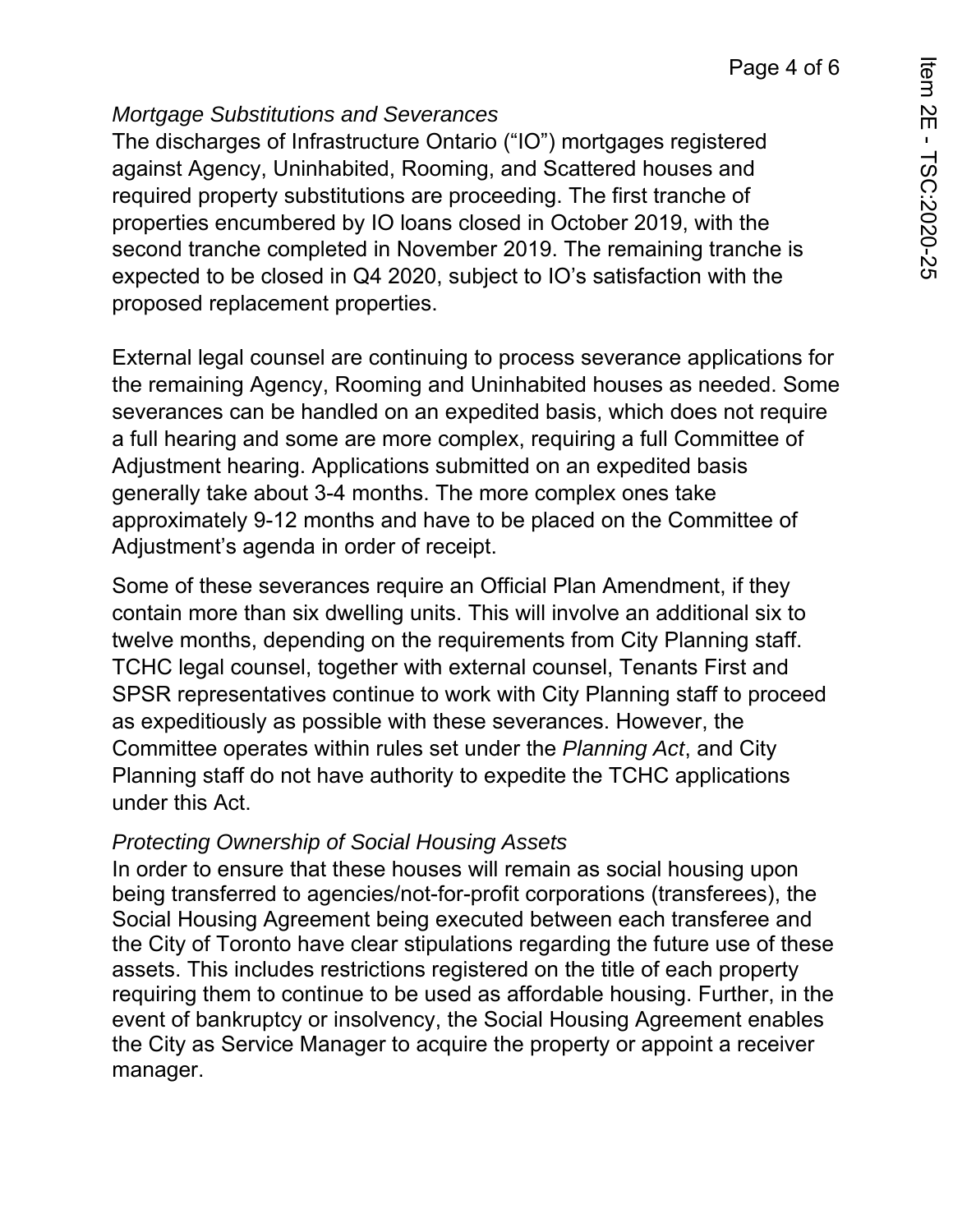#### **Mandate**

Based on the work completed between TCHC and the City to-date, the Tenants First report being brought to City Council in Fall 2020 will provide a high level statement regarding TCHC's mandate. If adopted, this will guide the development of a new Shareholder Direction for TCHC.

## **IMPLICATIONS AND RISKS:**

TCHC is undertaking these actions in accordance with directions from City Council. It is recognized and accepted by TCHC that the full portfolio of scattered houses will not be sold at fair market value and management is supportive of moving ahead with the transfers. There remain a number of implications of which the Board should be aware.

Transferring these assets will have an impact on TCHC's ability to borrow and on the Net Operating Income. In 2017, these assets generated NOIs in the amount of approximately \$6 million. Based on this number and assuming a 30-year loan term at a 4% interest rate, the estimated loan amount that can be borrowed was calculated at \$105M. In transferring these assets, we may lose the capacity to borrow \$105M in the future. Based on 2017 MPAC assessments, TCHC will lose approximately \$380M in assets as a result of the transfers. Removing these assets from our portfolio will result in a reduction of approximately \$100M related to capital repairs.

These risks have been shared with the City's Tenants First team.

## **SIGNATURE:**

*"Lindsay Viets"* 

Lindsay Viets Director, Strategic Planning & Stakeholder Relations